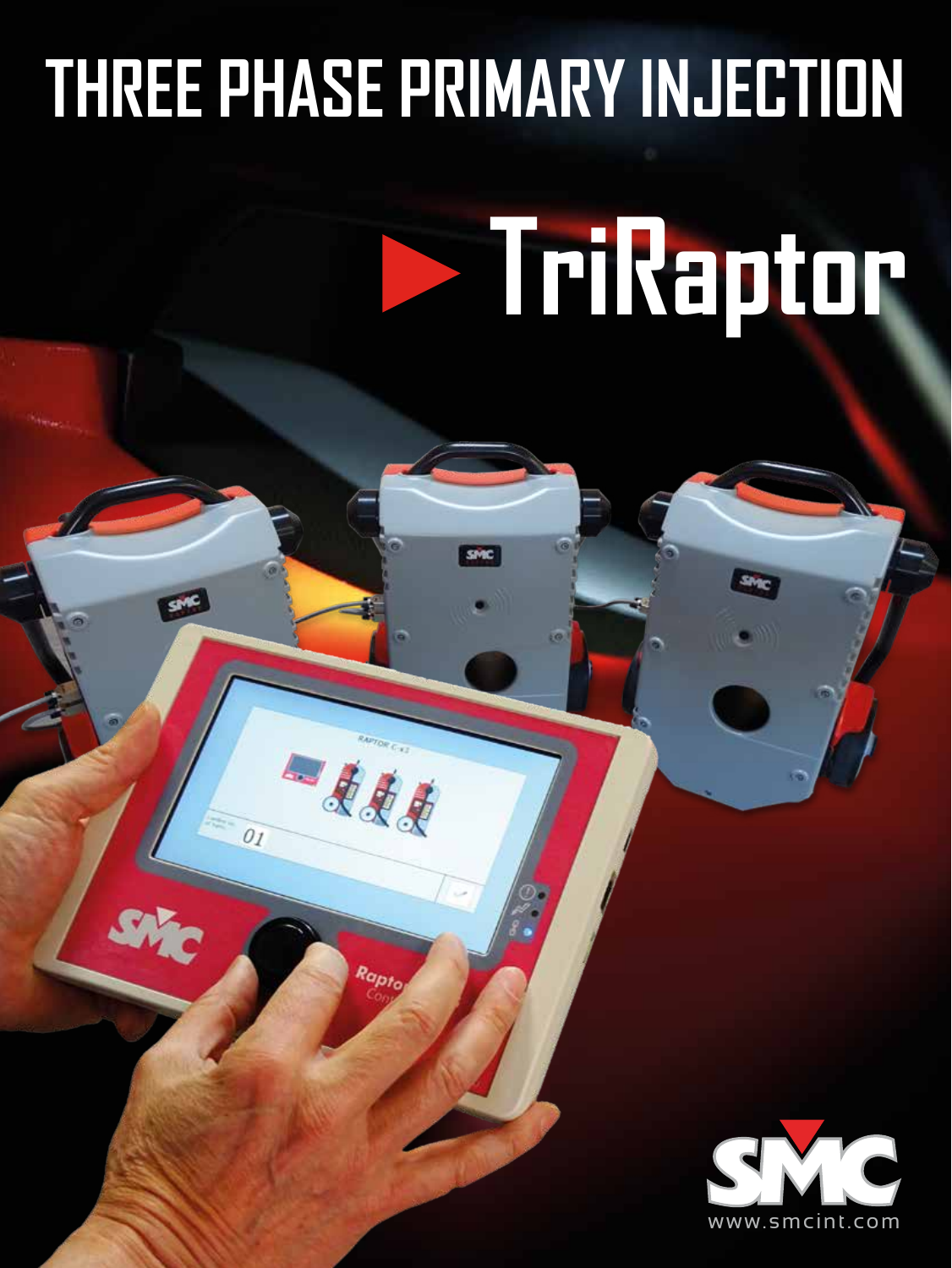



## **TriRaptor: Applications TriRaptor: Commissioning**



**Substation commissioning**

Connect the TriRaptor's three-phase output to both ends of a busbar and let it maintain a pre-defined test current while you browse the entire installation for inaccuracies and possible connection mistakes, quickly and safely, using harmless voltage. Typical commissioning targets:

- 
- 
- Secondary equipment connections Protective relay settings
- Phase order Grounding
- Differential circuits Instruments
- Circuit continuity Phase consistency
- CT ratio and polarity Shorting jumpers left in place
	-
	-
	-



Figure 2: Text capacities there deave primary current intertion (balance

#### **Circuit breaker testing**

Single- and three-phase protective functions in low-, medium-, and high voltage circuit breakers can be now easily tested with the TriRaptor, thanks to its wide current range, 3 kVA output power, and pre-selectable current values. Trip time is automatically measured even when a secondary protective device e.g. a relay cannot be accessed for testing.

#### **Motor protection relays**

When injecting in polarized (asymmetrical waveform) mode, the Raptor Polarity Tester can be used to check the entire installation for connection errors in a matter of minutes.



Modern inline relays feature numerous functional options and user-selectable settings, and use the line's power to operate, so they cannot be easily tested with single-phase injection. The TriRaptor produces a stable and accurate output of up to 9 kA with 120º between phases, and can measure operation time by monitoring the relay's tripping output or directly the current flow.

**Example of connection**

#### SECONDARY CONNECTIONS



#### PHASE CONSISTENCY Locate errors quickly

CURRENT **TRANSFORMERS** Ratio, polarity

#### CIRCUIT BREAKERS Check for adequate tripping



#### TEST TEMPLATES